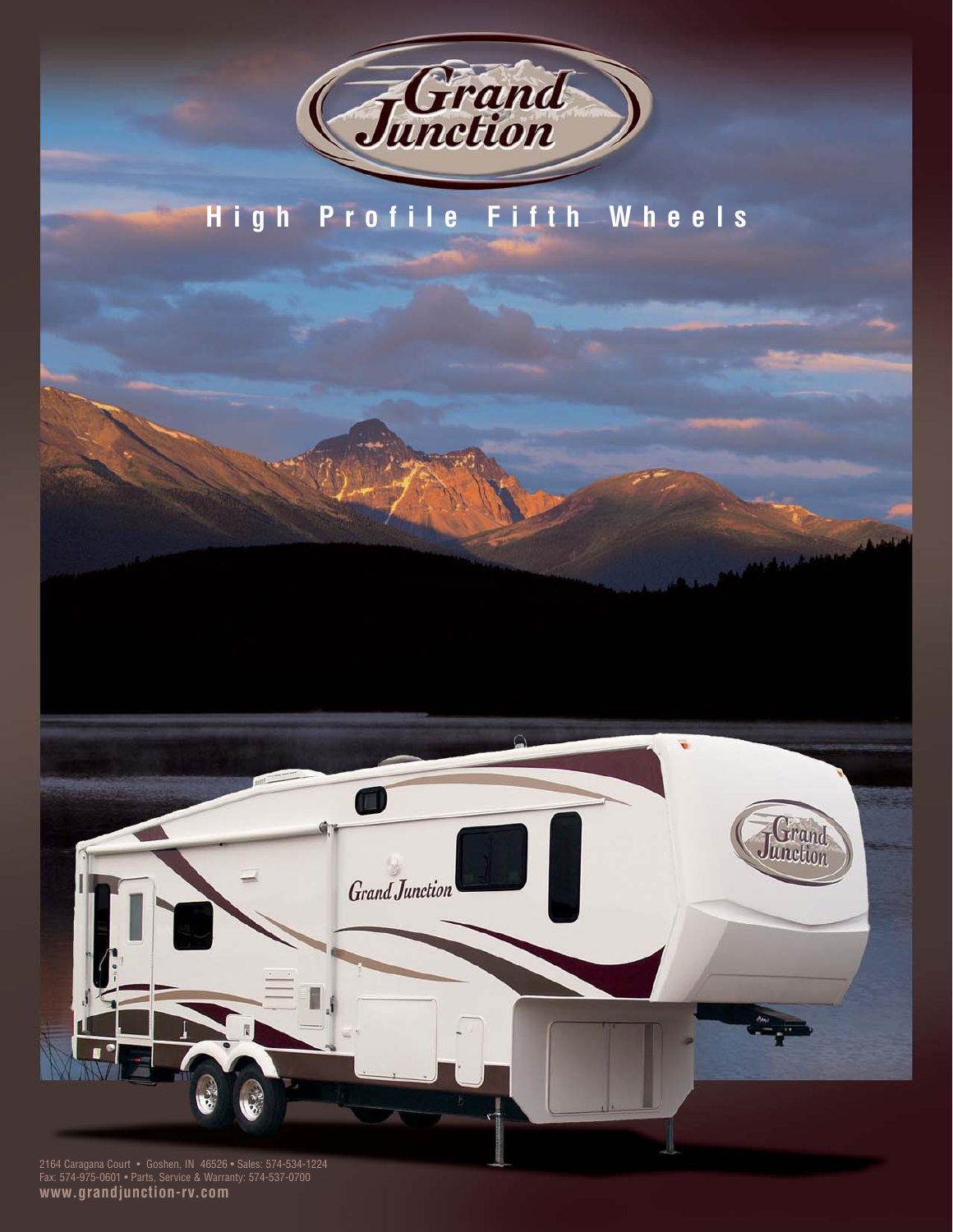

# **Premium Floorplans and Specifications**

#### **31TKS**

| 11,425          |
|-----------------|
| 2,210           |
| 15,500          |
| 4,075           |
| 34 ft. 4 in.    |
| $8f$ ft.        |
| 12 ft. 4 in.*   |
| 98              |
| 48/48           |
| 42              |
| ST235/80R16 (E) |
| 40,000          |
|                 |



## **32TCG**

| Unloaded Vehicle Weight     | 11,195           |
|-----------------------------|------------------|
| Dry Hitch Weight            | 2,175            |
| Gross Vehicle Weight        | 15,500           |
| Net Cargo Capacity          | 3,535            |
| Length                      | 36 ft. 2 in.     |
| Exterior Width              | $8f$ ft.         |
| <b>Exterior Height</b>      | 12 ft. 9 in. $*$ |
| Fresh Water Capacity        | 98               |
| Grey Water Capacity         | 48/48            |
| <b>Black Water Capacity</b> | 42               |
| <b>Tire Size</b>            | ST235/80R16 (E)  |
| Furnace Size (BTU's)        | 40,000           |
|                             |                  |



### **335TRL**

| Unloaded Vehicle Weight     | 11,899           |
|-----------------------------|------------------|
| Dry Hitch Weight            | 2,231            |
| Gross Vehicle Weight        | 15,500           |
| Net Cargo Capacity          | 3,601            |
| Length                      | 36 ft. 7 in.     |
| Exterior Width              | $8f$ ft.         |
| <b>Exterior Height</b>      | 12 ft. 9 in. $*$ |
| Fresh Water Capacity        | 98               |
| <b>Grey Water Capacity</b>  | 48/48            |
| <b>Black Water Capacity</b> | 48               |
| Tire Size                   | ST235/85R16 (E)  |
| Furnace Size (BTU's)        | 40,000           |



### **34QRE**

| 12,246          |
|-----------------|
| 2,472           |
| 15,500          |
| 2,782           |
| 38 ft. 10 in.   |
| $8f$ ft.        |
| 12 ft. 7 in.*   |
| 98              |
| 48/66           |
| 48              |
| ST235/85R16 (E) |
| 40,000          |
|                 |

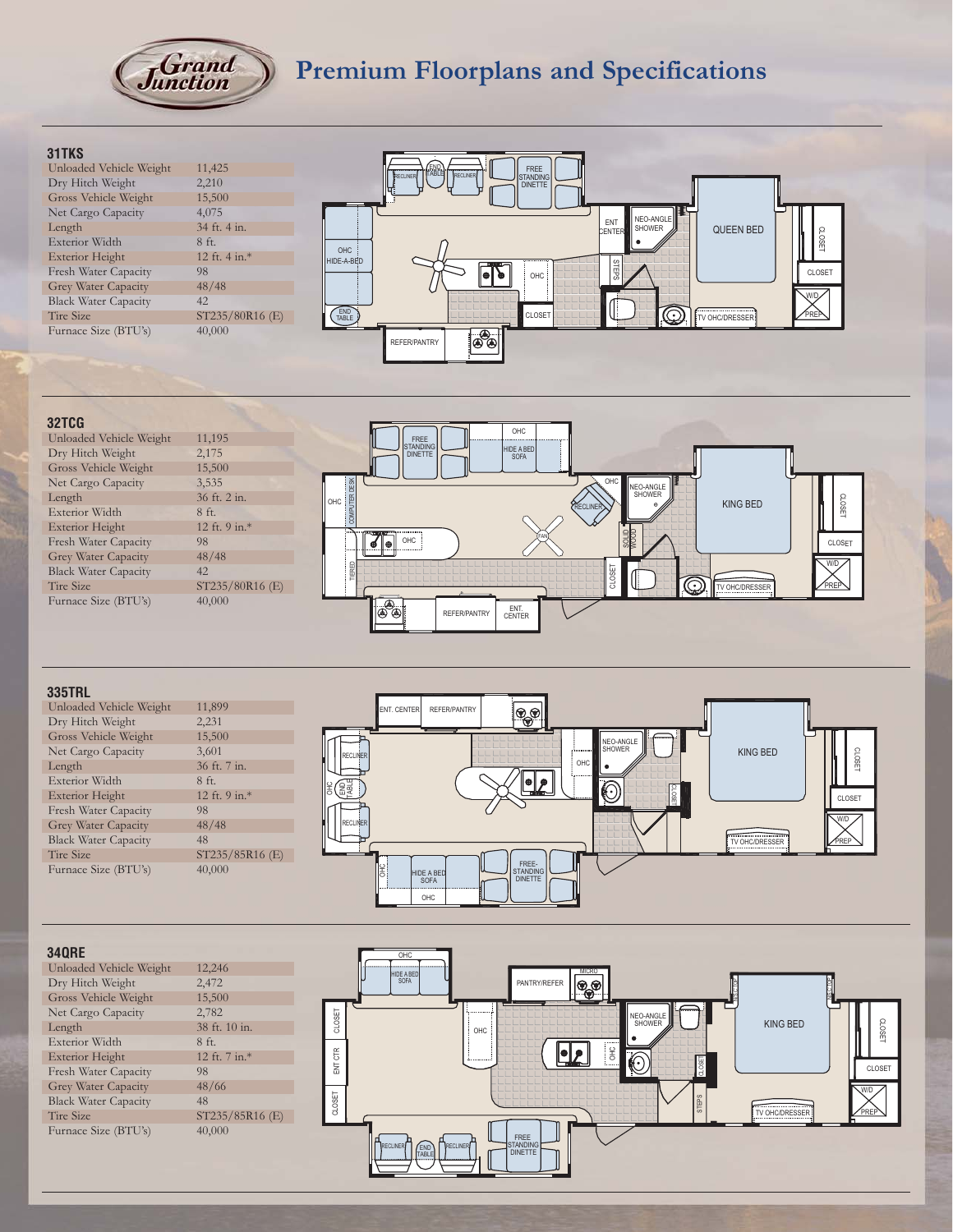

# **Premium Floorplans and Specifications**

#### **34QRL** OHC ENT. CENTER Unloaded Vehicle Weight 12,731<br>Dry Hitch Weight 2,484 DESK **MICRO** Dry Hitch Weight 2,484<br>Gross Vehicle Weight 15,500 00 PANTRY/REFER Gross Vehicle Weight 15,500<br>Net Cargo Capacity 2,769 OHC Net Cargo Capacity<br>Length NEO-ANGLE SHOWER PANTRY 38 ft. 3 in. KING BED RECLINER<br>**TABLE** CLOSET Exterior Width 8 ft. ¶∙ Exterior Height 12 ft. 8 in.\*<br>Fresh Water Capacity 98 **END TIERED** STEPS FAN Fresh Water Capacity CLOSET Grey Water Capacity 48/48<br>Black Water Capacity 42 W/D RECLINER Black Water Capacity<br>Tire Size FLUSH FLOOR SLIDEOUT  $\odot$ ST235/80R16 (E) TV OHC PREP Furnace Size (BTU's) 40,000 FREE-OHC HIDE A BED STANDING DINETTE **OHC**

#### **34TRG**

| Unloaded Vehicle Weight     | 12,318          |
|-----------------------------|-----------------|
| Dry Hitch Weight            | 2,870           |
| Gross Vehicle Weight        | 15,500          |
| Net Cargo Capacity          | 3,182           |
| Length                      | 38 ft. 4 in.    |
| Exterior Width              | $8f$ ft.        |
| <b>Exterior Height</b>      | 12 ft. 8 in.*   |
| Fresh Water Capacity        | 98              |
| Grey Water Capacity         | 48/48/48        |
| <b>Black Water Capacity</b> | 48              |
| Tire Size                   | ST235/80R16 (E) |
| Furnace Size (BTU's)        | 40,000          |
|                             |                 |



#### **35TMS**

| Unloaded Vehicle Weight     | 12,840          |
|-----------------------------|-----------------|
| Dry Hitch Weight            | 2,273           |
| Gross Vehicle Weight        | 15,500          |
| Net Cargo Capacity          | 2,660           |
| Length                      | 39 ft. 8 in.    |
| Exterior Width              | $8f_{t}$ .      |
| <b>Exterior Height</b>      | 12 ft. 8 in.*   |
| Fresh Water Capacity        | 98              |
| Grey Water Capacity         | 48/66           |
| <b>Black Water Capacity</b> | 42              |
| <b>Tire Size</b>            | ST235/80R16 (E) |
| Furnace Size (BTU's)        | 40,000          |



#### **37QSL** REFER / PANTRY<br>DOUBLE REFER<br>DOUBLE REFER Unloaded Vehicle Weight 13,060<br>Dry Hitch Weight 2,472  $DE-A-BE$ SOFA Dry Hitch Weight 2,472<br>Gross Vehicle Weight 15,500 STANDING DINETTE Gross Vehicle Weight 15,500<br>Net Cargo Capacity 2,440 Net Cargo Capacity 2,440<br>Length 40 ft. NEO-ANGLE SHOWER **CLOSET** Length 40 ft<br>Exterior Width 8 ft. KING BED RECLINER<br>TABLE DES<br>BE Exterior Width Exterior Height 12 ft. 9 in.\* 오<br>금 STEPS 문<sub>로</sub> :) A AN FAN CLOSET Fresh Water Capacity 98<br>Grey Water Capacity 48/48 Grey Water Capacity W/D OHC **OO OHC** Black Water Capacity 42<br>Tire Size 5T RECLINER (I Q. TV OHC/DRESSE ST235/80R16 (E)<br>40,000 Furnace Size (BTU's) ENT CENTER OHC